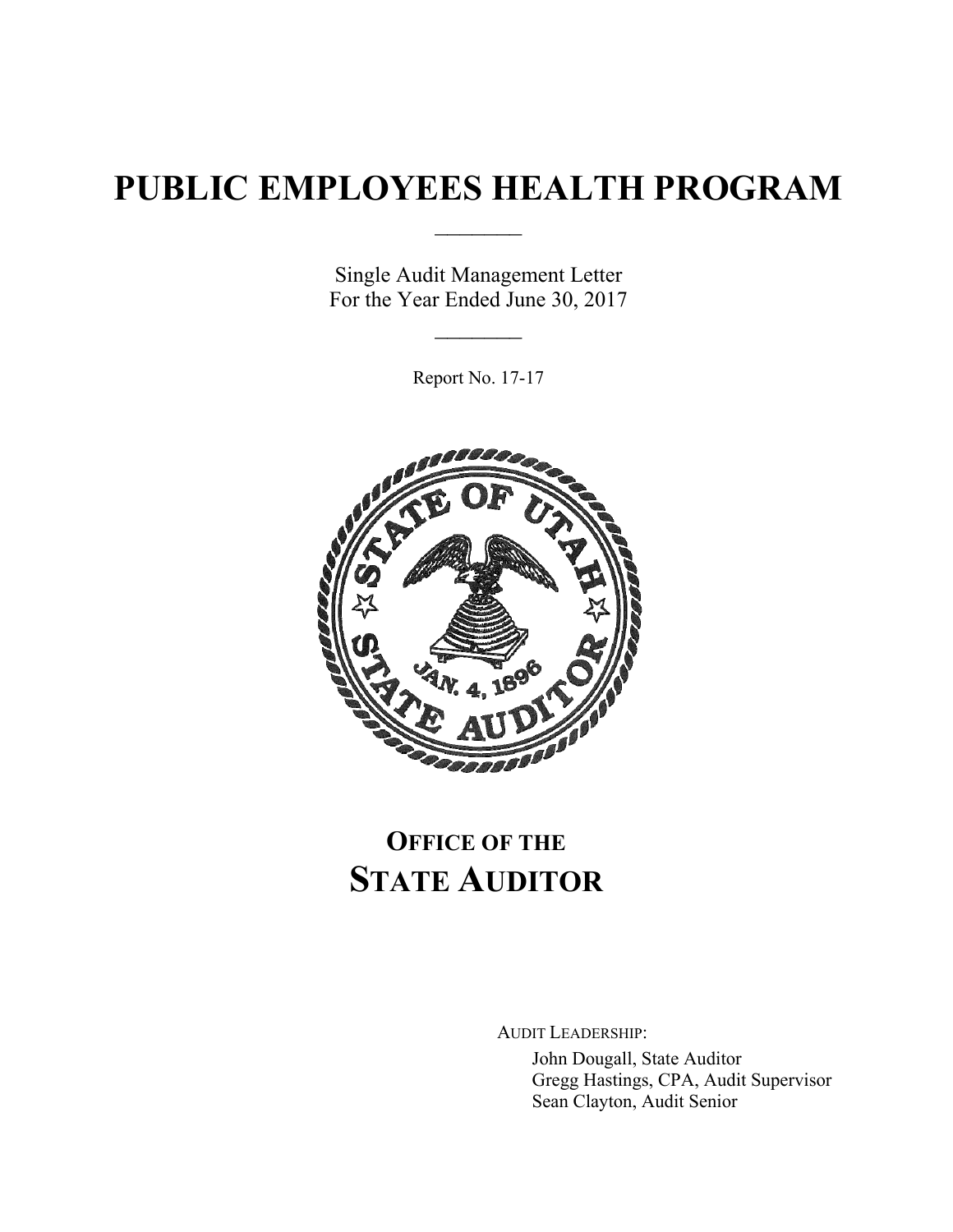# **PUBLIC EMPLOYEES HEALTH PROGRAM**

**Single Audit Management Letter**  FOR THE YEAR ENDED JUNE 30, 2017

## TABLE OF CONTENTS

| SINGLE AUDIT MANAGEMENT LETTER                                                                                             |  |
|----------------------------------------------------------------------------------------------------------------------------|--|
| <b>FINDING AND RECOMMENDATION:</b>                                                                                         |  |
| WORKING CAPITAL RESERVES IN EXCESS OF FEDERAL GUIDELINES<br>(Reportable Noncompliance – Federal Programs) (Repeat Finding) |  |

Page **Page**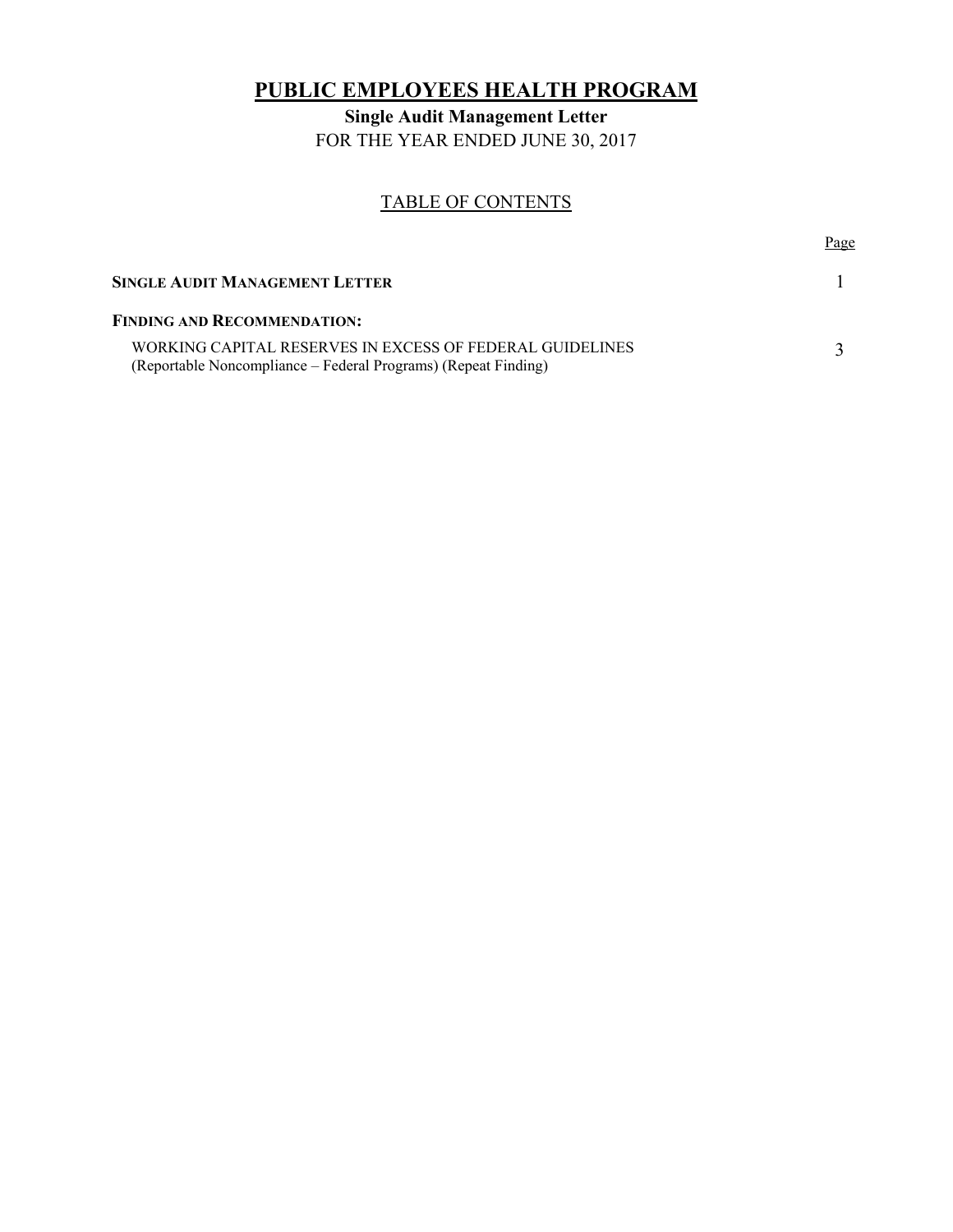

**OFFICE OF THE STATE AUDITOR**

# **SINGLE AUDIT MANAGEMENT LETTER NO. 17-17**

December 13, 2017

R. Chet Loftis, Director Public Employees Health Program 560 East 200 South SLC, Utah 84102-2099

Dear Mr. Loftis:

This management letter is issued as a result of the Public Employees Health Program's (PEHP's) portion of the statewide federal compliance audit for the year ended June 30, 2017, for which we tested PEHP's working capital reserves. Our final report on compliance and internal control over compliance issued to meet the reporting requirements of Title 2 U.S. *Code of Federal Regulations* (CFR) Part 200, *Uniform Administrative Requirements, Cost Principles, and Audit Requirements for Federal Awards* (Uniform Guidance) is issued under separate cover.

In planning and performing our audit of working capital reserves, we considered PEHP's compliance with the applicable types of compliance requirements as described in the *OMB Compliance Supplement* for the year ended June 30, 2017. We also considered PEHP's internal control over compliance with the requirements described above that could have a direct and material effect on working capital reserves in order to determine the auditing procedures that were appropriate in the circumstances for the purpose of expressing an opinion on compliance and to test and report on internal control over compliance in accordance with the Uniform Guidance, but not for the purpose of expressing an opinion on the effectiveness of internal control over compliance. Accordingly, we do not express an opinion on the effectiveness of PEHP's internal control over compliance.

A *deficiency in internal control over compliance* exists when the design or operation of a control over compliance does not allow management or employees, in the normal course of performing their assigned functions, to prevent or to detect and correct on a timely basis noncompliance with a type of compliance requirement of a federal program. A *material weakness in internal control over compliance* is a deficiency, or a combination of deficiencies, in internal control over compliance, such that there is a reasonable possibility that material noncompliance with a type of compliance requirement of a federal program will not be prevented, or detected and corrected on a timely basis. A *significant deficiency in internal control over compliance* is a deficiency, or a combination of deficiencies, in internal control over compliance that is less severe than a material weakness, yet important enough to merit attention by those charged with governance. We did not identify any deficiencies in PEHP's internal control that we consider to be material weaknesses.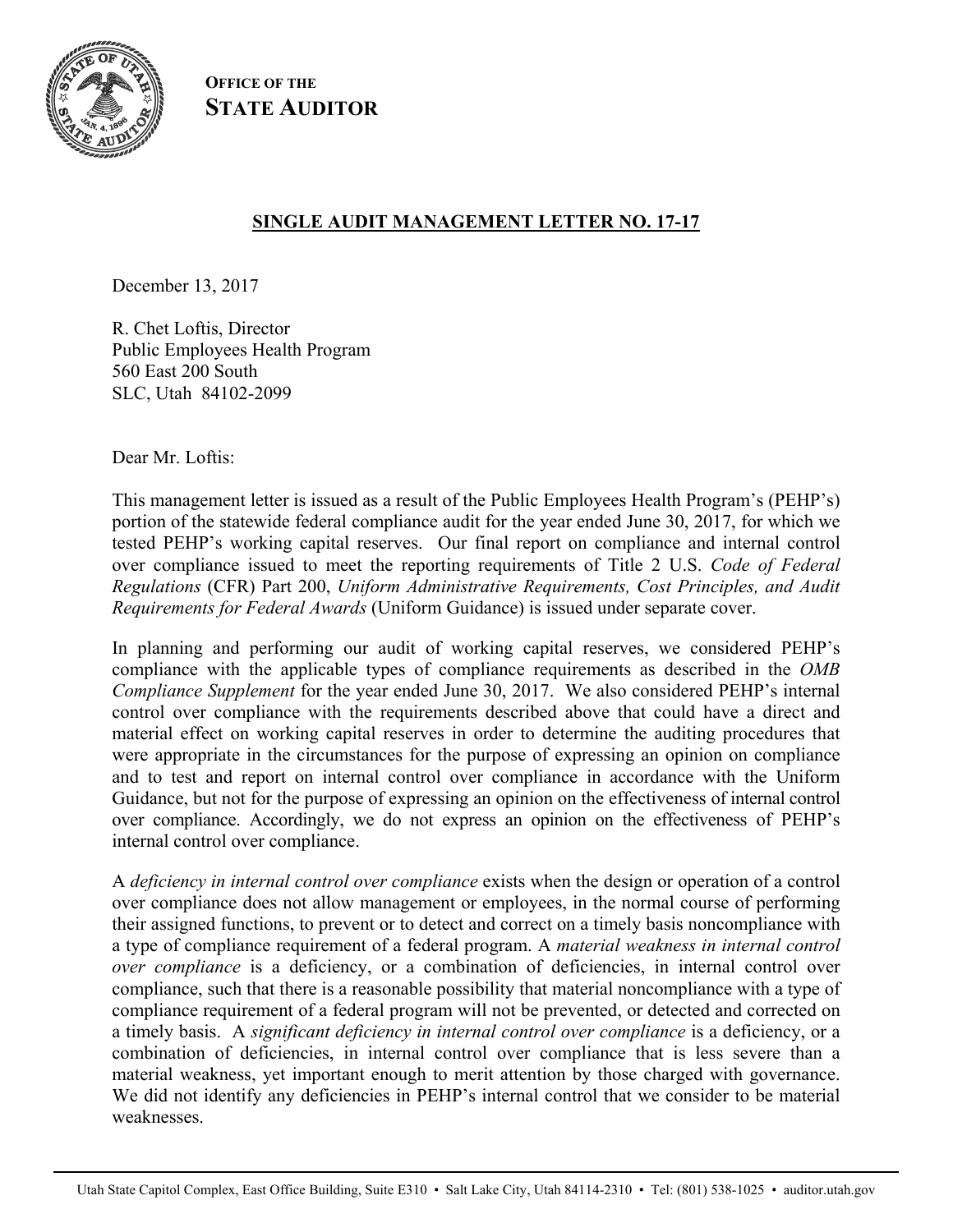Our consideration of internal control over compliance was for the limited purposes described in the second paragraph and was not designed to identify all deficiencies in internal control over compliance that might be material weaknesses or significant deficiencies and therefore, material weaknesses or significant deficiencies may exist that were not identified. In addition, because of inherent limitations in internal control, including the possibility of management override of controls, misstatements due to error or fraud may occur and not be detected by such controls.

We identified an instance of noncompliance which we are required to report under Uniform Guidance. This matter is described in the accompanying finding and recommendation.

PEHP's written response to and Corrective Action Plan for the finding identified in our audit were not subjected to the audit procedures applied in our audit and, accordingly, we express no opinion on them.

The purpose of this communication is solely to describe the scope of our testing of internal control over compliance and the results of that testing. Accordingly, this communication is not suitable for any other purpose.

We appreciate the courtesy and assistance extended to us by the personnel of PEHP during the course of our audit, and we look forward to a continuing professional relationship. If you have any questions, please contact me.

Sincerely,

Gregg Hastings

Gregg Hastings, CPA Audit Supervisor 801-808-0293 ghastings@utah.gov

cc: Kim Kellersberger, PEHP Finance Director John Reidhead, Director, State Division of Finance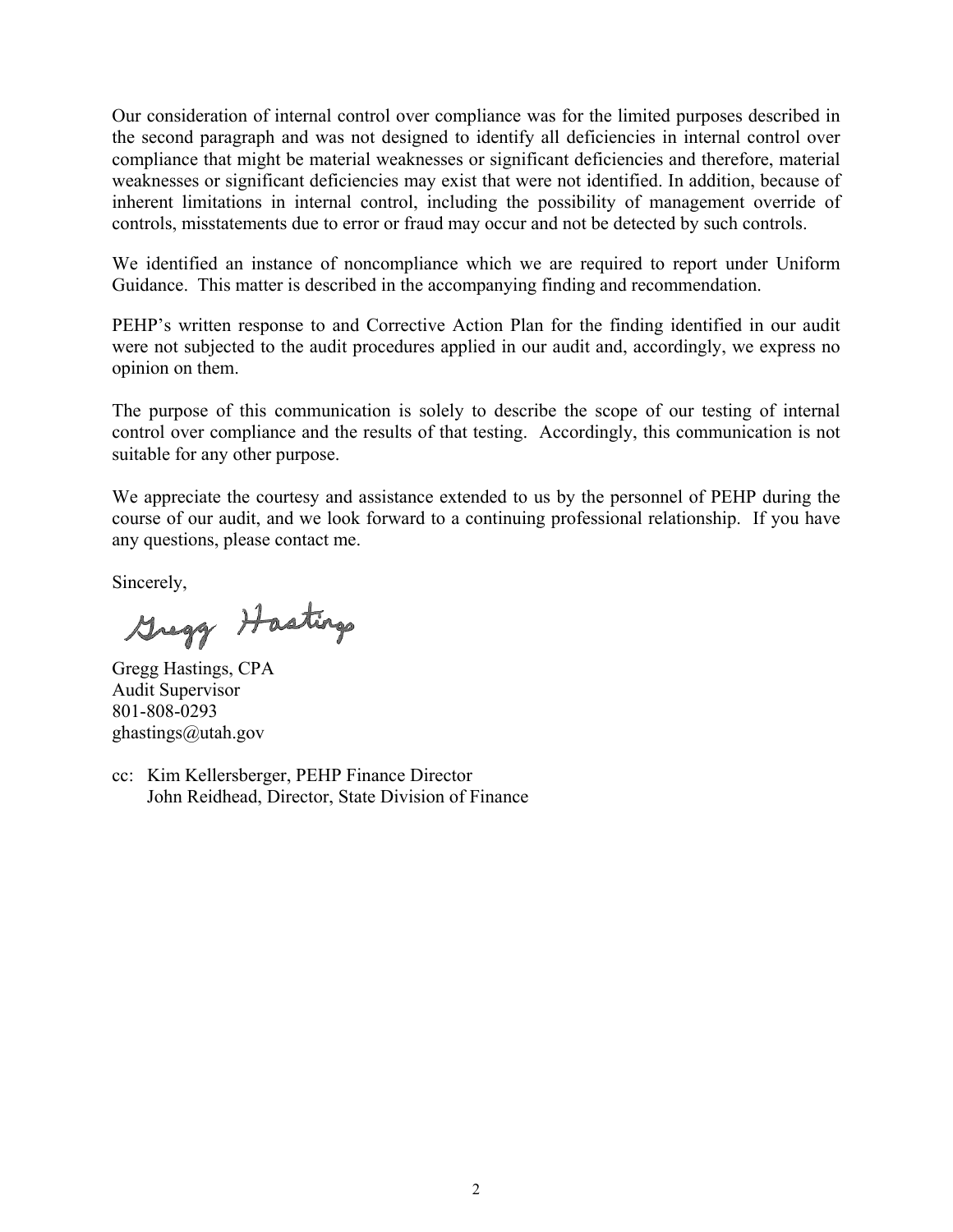### **WORKING CAPITAL RESERVES IN EXCESS OF FEDERAL GUIDELINES**

Federal Agencies: **Various**  CFDA Numbers and Titles: **Various**  Federal Award Numbers: **Various**  Questioned Costs: **Undeterminable** Pass-through Entity: N/A Prior Year Single Audit Report Finding Numbers: **2016-039; 2015-050; 2014-042; 2013-050; 12-53; 11-58**

As of June 30, 2017, the Public Employees Health Program (PEHP) held working capital reserves in excess of federal guidelines as follows:

|                      | Excess     |   | Excess       |
|----------------------|------------|---|--------------|
|                      | # of Days  |   | Amount       |
| Program              | in Reserve |   | in Reserve   |
| <b>State Medical</b> | 18         |   | \$15,021,838 |
| Long-Term Disability | 29         | S | 880,959      |
| Medicare Supplement  | 74         |   | 9,130,303    |

2 CFR part 200, Appendix V, paragraph G.2, generally allows for a working capital reserve as part of retained earnings of up to 60 days cash expenses for normal operating purposes. The excess reserves were due to the inherent difficulty of accurately estimating expenses. Excess reserves could result in a federal liability since federal programs share an interest in the reserves.

#### **Recommendation:**

**Depending on the business requirements, we recommend that PEHP reduce excess working capital reserves or obtain a waiver from the federal cost negotiator allowing for an increase in the number of days of working capital allowed to comply with federal guidelines.** 

### *PEHP's Response:*

*We agree the State Medical, Long-Term Disability and Medical Supplemental programs have reserves in excess of the federal guidelines. PEHP's plans to reduce the reserves over multiple years is going forward as approved by the Division of Cost Allocation.* 

### *Corrective Action Plan:*

*State Medical - We agree and will refund the federal portion within 10 days of the corrective action plan being accepted by Cost Allocation Service.* 

*Long-Term Disability – Plans are currently being discussed with the external actuary (Milliman) to bring the reserves within the acceptable limits by the agreed June 30, 2018. A \$5.5 million experience dividend and adverse claim experience reduced the reserve by \$8.8 million.*